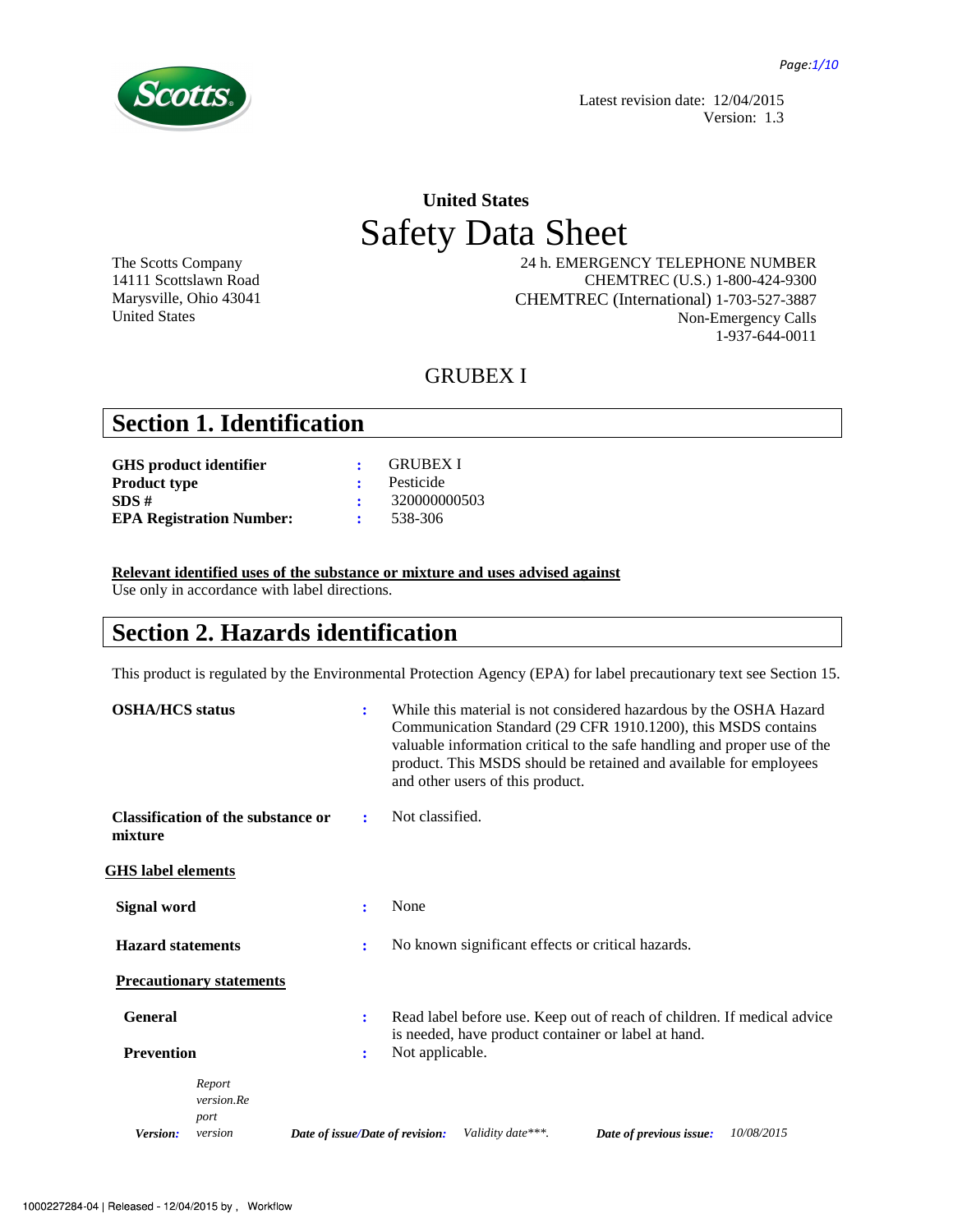| <b>Response</b>                    | Not applicable. |
|------------------------------------|-----------------|
| <b>Storage</b>                     | Not applicable. |
| <b>Disposal</b>                    | Not applicable. |
| <b>Supplemental label elements</b> | None known.     |
| Hazards not otherwise classified   | None known.     |

# **Section 3. Composition/information on ingredients**

| Substance/mixture             | Mixture          |
|-------------------------------|------------------|
| Chemical name                 | : Not available. |
| Other means of identification | Not available.   |

| <b>Ingredient name</b>     | $\mathbf{0}$ | <b>CAS</b> number |
|----------------------------|--------------|-------------------|
| Titanium oxide             | $>= 0.3 - 1$ | 13463-67-7        |
| 2-Pyrrolidinone, 1-methyl- | $>= 0.3 - 1$ | 872-50-4          |

Any concentration shown as a range is to protect confidentiality or is due to batch variation.

**There are no additional ingredients present which, within the current knowledge of the supplier and in the concentrations applicable, are classified as hazardous to health or the environment and hence require reporting in this section.** 

**Occupational exposure limits, if available, are listed in Section 8.**

## **Section 4. First aid measures**

#### **Description of necessary first aid measures**

| Eye contact         |           | Immediately flush eyes with plenty of water, occasionally lifting the<br>upper and lower eyelids. Check for and remove any contact lenses.<br>Get medical attention if irritation occurs. |
|---------------------|-----------|-------------------------------------------------------------------------------------------------------------------------------------------------------------------------------------------|
| <b>Inhalation</b>   | ÷         | Remove victim to fresh air and keep at rest in a position comfortable                                                                                                                     |
|                     |           | for breathing. Get medical attention if symptoms occur.                                                                                                                                   |
| <b>Skin contact</b> | $\bullet$ | Flush contaminated skin with plenty of water. Remove contaminated                                                                                                                         |
|                     |           | clothing and shoes. Get medical attention if symptoms occur.                                                                                                                              |
| <b>Ingestion</b>    | $\bullet$ | Wash out mouth with water. If material has been swallowed and the                                                                                                                         |
|                     |           | exposed person is conscious, give small quantities of water to drink.                                                                                                                     |
|                     |           | Do not induce vomiting unless directed to do so by medical personnel.                                                                                                                     |
|                     |           | Get medical attention if symptoms occur.                                                                                                                                                  |

#### **Most important symptoms/effects, acute and delayed**

|                                                         | <b>Potential acute health effects</b> |                                 |                                                                                                                                                             |                   |                                                   |            |  |  |  |  |  |
|---------------------------------------------------------|---------------------------------------|---------------------------------|-------------------------------------------------------------------------------------------------------------------------------------------------------------|-------------------|---------------------------------------------------|------------|--|--|--|--|--|
| Eye contact<br><b>Inhalation</b><br><b>Skin contact</b> |                                       |                                 | No known significant effects or critical hazards.<br>No known significant effects or critical hazards.<br>No known significant effects or critical hazards. |                   |                                                   |            |  |  |  |  |  |
| Ingestion                                               | Report<br>version.Re                  | :                               |                                                                                                                                                             |                   | No known significant effects or critical hazards. |            |  |  |  |  |  |
| Version:                                                | port<br>version                       | Date of issue/Date of revision: |                                                                                                                                                             | Validity date***. | Date of previous issue:                           | 10/08/2015 |  |  |  |  |  |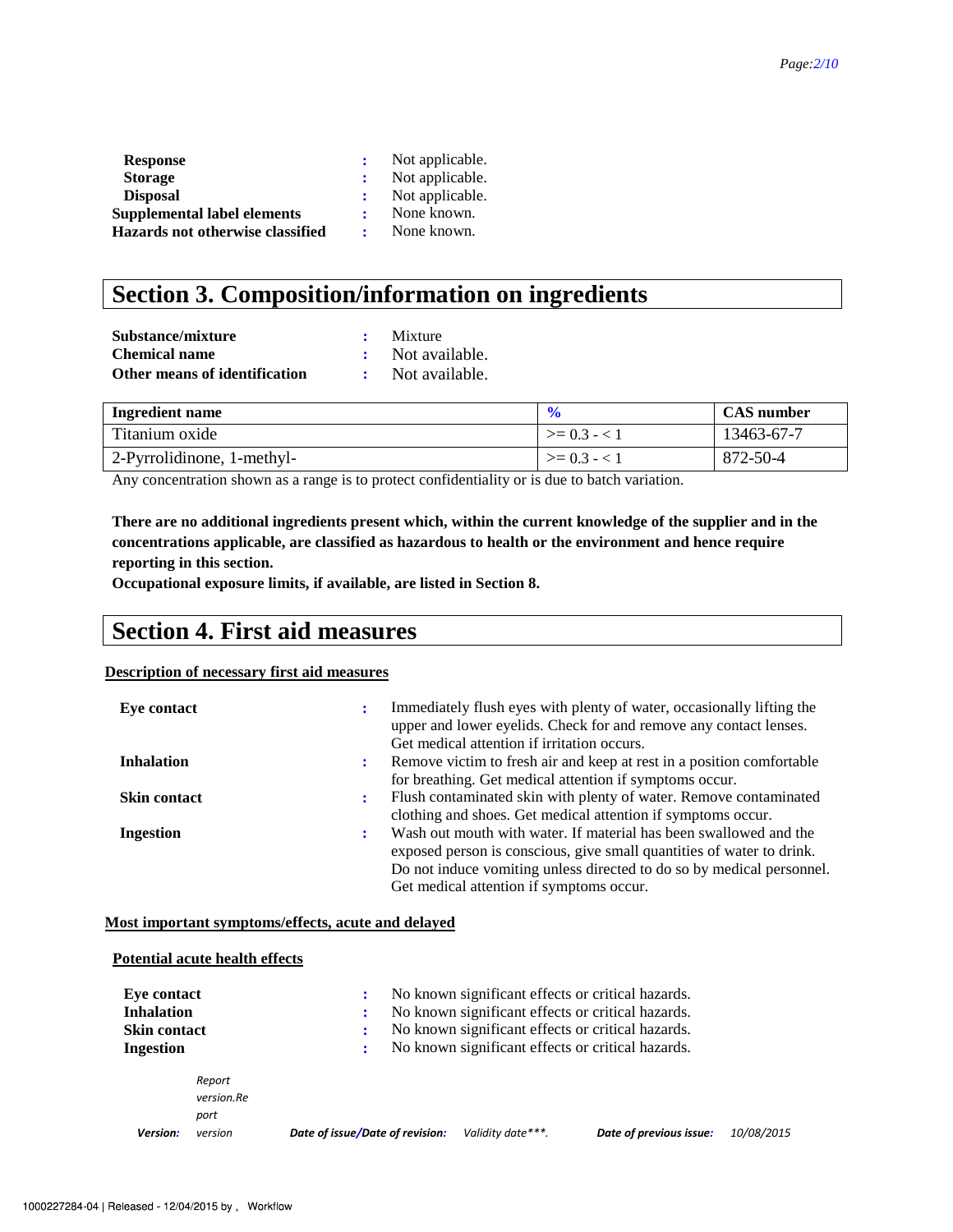## **Over-exposure signs/symptoms**

| <b>Eve contact</b><br><b>Inhalation</b> | ٠<br>٠                 | No specific data.<br>No specific data.                                                                                       |
|-----------------------------------------|------------------------|------------------------------------------------------------------------------------------------------------------------------|
| <b>Skin contact</b>                     | ٠<br>$\blacksquare$    | No specific data.                                                                                                            |
| <b>Ingestion</b>                        | $\bullet$<br>$\bullet$ | No specific data.                                                                                                            |
|                                         |                        | <u>Indication of immediate medical attention and special treatment needed, if necessary</u>                                  |
| Notes to physician                      | ÷                      | Treat symptomatically. Contact poison treatment specialist<br>immediately if large quantities have been ingested or inhaled. |
| <b>Specific treatments</b>              | $\ddot{\cdot}$         | No specific treatment.                                                                                                       |
| <b>Protection of first-aiders</b>       | $\ddot{\cdot}$         | No action shall be taken involving any personal risk or without<br>suitable training.                                        |

**See toxicological information (Section 11)** 

# **Section 5. Fire-fighting measures**

## **Extinguishing media**

| Suitable extinguishing media<br>Unsuitable extinguishing media |   | Use an extinguishing agent suitable for the surrounding fire.<br>None known.                                                                                                                      |
|----------------------------------------------------------------|---|---------------------------------------------------------------------------------------------------------------------------------------------------------------------------------------------------|
| Specific hazards arising from the<br>chemical                  |   | No specific fire or explosion hazard.                                                                                                                                                             |
| <b>Hazardous thermal</b><br>decomposition products             |   | Decomposition products may include the following materials:<br>carbon dioxide<br>carbon monoxide                                                                                                  |
| Special protective actions for fire-<br>fighters               | ÷ | Promptly isolate the scene by removing all persons from the vicinity<br>of the incident if there is a fire. No action shall be taken involving any<br>personal risk or without suitable training. |
| Special protective equipment for<br>fire-fighters              | ÷ | Fire-fighters should wear appropriate protective equipment and self-<br>contained breathing apparatus (SCBA) with a full face-piece operated<br>in positive pressure mode.                        |

# **Section 6. Accidental release measures**

#### **Personal precautions, protective equipment and emergency procedures**

|                 | For non-emergency personnel |                                 | No action shall be taken involving any personal risk or without<br>suitable training. Evacuate surrounding areas. Keep unnecessary and<br>unprotected personnel from entering. Do not touch or walk through<br>spilled material. Put on appropriate personal protective equipment. |                   |                                                                             |            |
|-----------------|-----------------------------|---------------------------------|------------------------------------------------------------------------------------------------------------------------------------------------------------------------------------------------------------------------------------------------------------------------------------|-------------------|-----------------------------------------------------------------------------|------------|
|                 | For emergency responders    |                                 |                                                                                                                                                                                                                                                                                    |                   | If specialised clothing is required to deal with the spillage, take note of |            |
|                 | Report                      |                                 |                                                                                                                                                                                                                                                                                    |                   |                                                                             |            |
|                 | version.Re                  |                                 |                                                                                                                                                                                                                                                                                    |                   |                                                                             |            |
|                 | port                        |                                 |                                                                                                                                                                                                                                                                                    |                   |                                                                             |            |
| <b>Version:</b> | version                     | Date of issue/Date of revision: |                                                                                                                                                                                                                                                                                    | Validity date***. | Date of previous issue:                                                     | 10/08/2015 |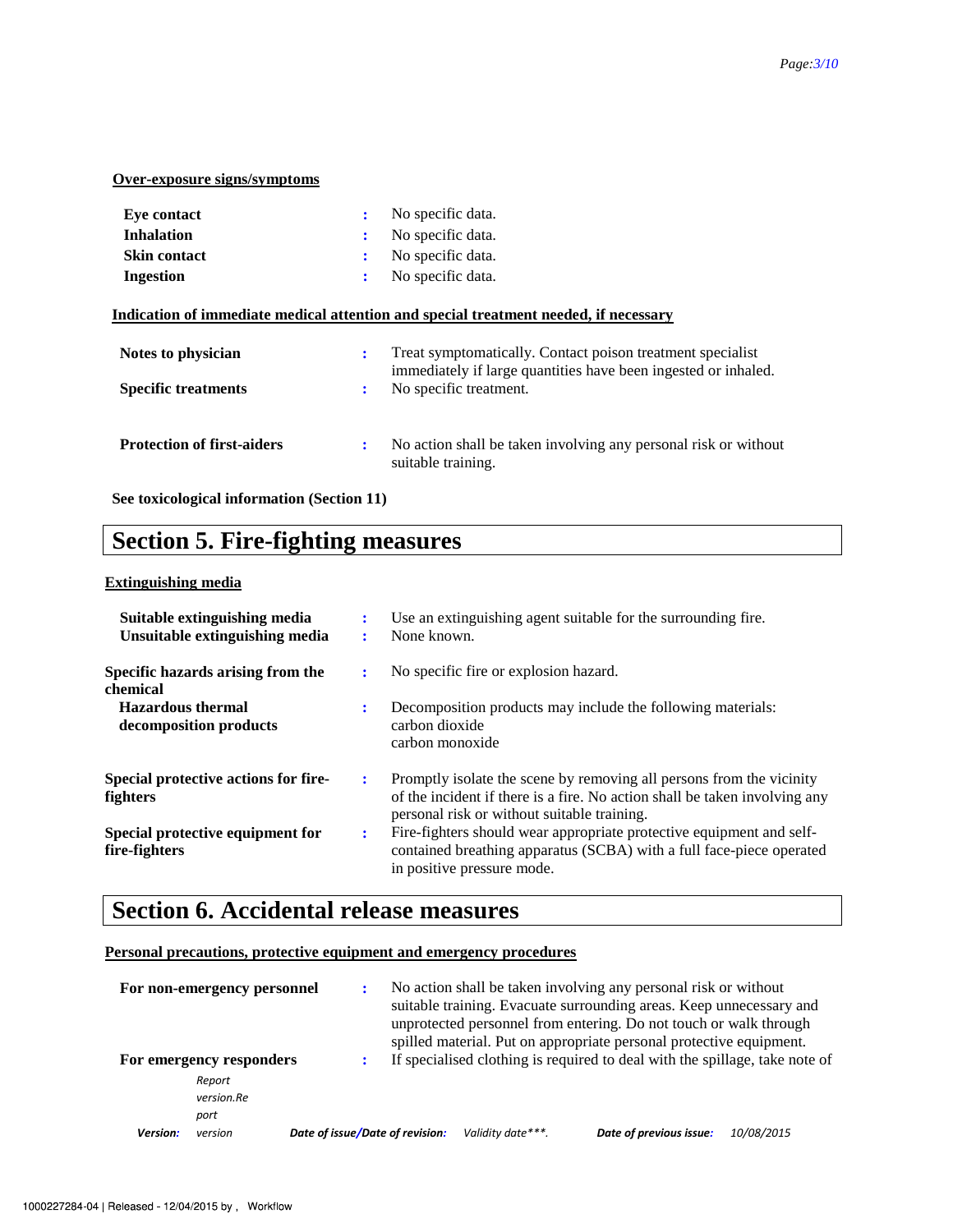|                                                       |                | any information in Section 8 on suitable and unsuitable materials. See<br>also the information in "For non-emergency personnel".                                                                                                                                                                                                                  |
|-------------------------------------------------------|----------------|---------------------------------------------------------------------------------------------------------------------------------------------------------------------------------------------------------------------------------------------------------------------------------------------------------------------------------------------------|
| <b>Environmental precautions</b>                      |                | Avoid dispersal of spilled material and runoff and contact with soil,<br>waterways, drains and sewers. Inform the relevant authorities if the<br>product has caused environmental pollution (sewers, waterways, soil<br>or air).                                                                                                                  |
| Methods and materials for containment and cleaning up |                |                                                                                                                                                                                                                                                                                                                                                   |
| <b>Spill</b>                                          | $\ddot{\cdot}$ | Move containers from spill area. Prevent entry into sewers, water<br>courses, basements or confined areas. Vacuum or sweep up material<br>and place in a designated, labeled waste container. Dispose of via a<br>licensed waste disposal contractor. Note: see Section 1 for emergency<br>contact information and Section 13 for waste disposal. |

# **Section 7. Handling and storage**

### **Precautions for safe handling**

| <b>Protective measures</b><br>Advice on general occupational<br>hygiene | ÷<br>٠ | Put on appropriate personal protective equipment (see Section 8).<br>Eating, drinking and smoking should be prohibited in areas where this<br>material is handled, stored and processed. Workers should wash hands<br>and face before eating, drinking and smoking. Remove contaminated<br>clothing and protective equipment before entering eating areas. See<br>also Section 8 for additional information on hygiene measures.                                                                               |
|-------------------------------------------------------------------------|--------|----------------------------------------------------------------------------------------------------------------------------------------------------------------------------------------------------------------------------------------------------------------------------------------------------------------------------------------------------------------------------------------------------------------------------------------------------------------------------------------------------------------|
| Conditions for safe storage,<br>including any incompatibilities         | ÷      | Store in accordance with local regulations. Store in original container<br>protected from direct sunlight in a dry, cool and well-ventilated area,<br>away from incompatible materials (see Section 10) and food and<br>drink. Keep container tightly closed and sealed until ready for use.<br>Containers that have been opened must be carefully resealed and kept<br>upright to prevent leakage. Do not store in unlabeled containers. Use<br>appropriate containment to avoid environmental contamination. |

# **Section 8. Exposure controls/personal protection**

## **Occupational exposure limits**

| <b>Ingredient name</b> | <b>Exposure limits</b>                                          |
|------------------------|-----------------------------------------------------------------|
| Titanium oxide         | OSHA PEL 1989 (1989-03-01)                                      |
|                        | <b>TWA</b> 10 mg/m3 Form: Total dust                            |
|                        | <b>OSHA PEL (1993-06-30)</b>                                    |
|                        | <b>TWA</b> 15 mg/m3 Form: Total dust                            |
|                        | <b>NIOSH REL (1994-06-01)</b>                                   |
|                        |                                                                 |
|                        | Notes: See Appendix A - NIOSH Potential Occupational Carcinogen |

*Report version.Re port* 

*Version:*

*version Date of issue/Date of revision: Validity date\*\*\*. Date of previous issue: 10/08/2015*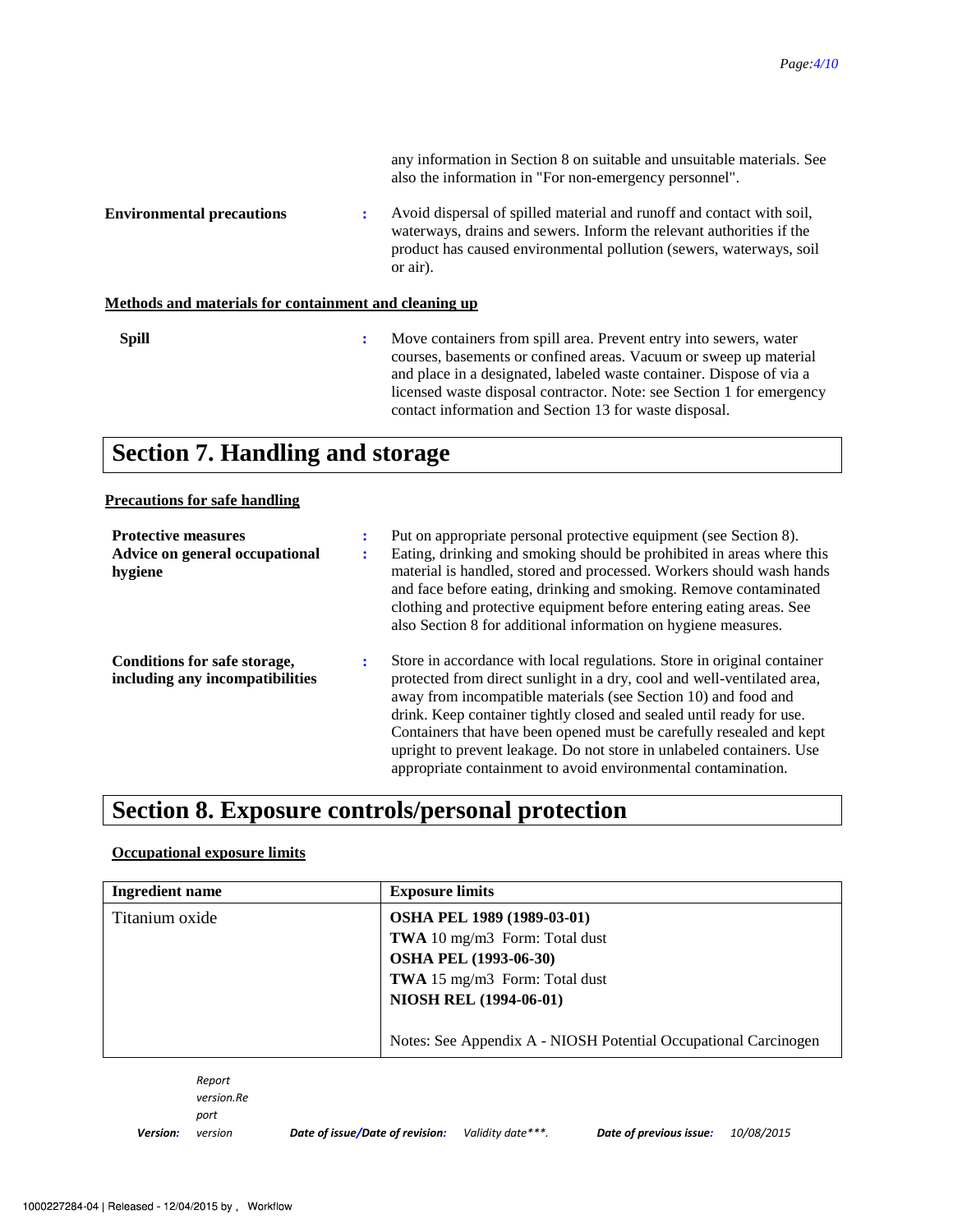|                                                                            | <b>ACGIH TLV (1996-05-18)</b><br>TWA $10 \text{ mg/m}$ 3                                                                                                                                                                                                                                                                                                                                                                                                         |
|----------------------------------------------------------------------------|------------------------------------------------------------------------------------------------------------------------------------------------------------------------------------------------------------------------------------------------------------------------------------------------------------------------------------------------------------------------------------------------------------------------------------------------------------------|
| 2-Pyrrolidinone, 1-methyl-                                                 | <b>AIHA WEEL (1999-01-01)</b><br>TWA, 10 ppm<br>Notes: This chemical was reaffirmed and is included in the 2010<br><b>Update Set</b>                                                                                                                                                                                                                                                                                                                             |
| Appropriate engineering controls<br><b>Environmental exposure controls</b> | Good general ventilation should be sufficient to control worker<br>$\ddot{\cdot}$<br>exposure to airborne contaminants.<br>Emissions from ventilation or work process equipment should be<br>÷<br>checked to ensure they comply with the requirements of<br>environmental protection legislation. In some cases, fume scrubbers,<br>filters or engineering modifications to the process equipment will be<br>necessary to reduce emissions to acceptable levels. |
| <b>Individual protection measures</b>                                      |                                                                                                                                                                                                                                                                                                                                                                                                                                                                  |
| <b>Hygiene measures</b>                                                    | Wash hands, forearms and face thoroughly after handling chemical<br>$\ddot{\cdot}$<br>products, before eating, smoking and using the lavatory and at the end<br>of the working period. Appropriate techniques should be used to<br>remove potentially contaminated clothing. Wash contaminated<br>clothing before reusing. Ensure that eyewash stations and safety<br>showers are close to the workstation location.                                             |
| <b>Eye/face protection</b>                                                 | Protective eyewear is not required, but may be used in situations were<br>÷<br>contact is expected.                                                                                                                                                                                                                                                                                                                                                              |
| <b>Skin protection</b>                                                     |                                                                                                                                                                                                                                                                                                                                                                                                                                                                  |
| <b>Hand protection</b>                                                     | Protective gloves are not required, but may be used in situations were<br>$\ddot{\cdot}$<br>significant contact is expected.                                                                                                                                                                                                                                                                                                                                     |
| <b>Body protection</b>                                                     | No special protective clothing is required.<br>:                                                                                                                                                                                                                                                                                                                                                                                                                 |
| Other skin protection                                                      | Appropriate footwear and any additional skin protection measures<br>$\ddot{\phantom{a}}$<br>should be selected based on the task being performed and the risks<br>involved and should be approved by a specialist before handling this<br>product.                                                                                                                                                                                                               |
| <b>Respiratory protection</b>                                              | Use a properly fitted, particulate filter respirator complying with an<br>$\ddot{\cdot}$<br>approved standard if a risk assessment indicates this is necessary.<br>Respirator selection must be based on known or anticipated exposure<br>levels, the hazards of the product and the safe working limits of the<br>selected respirator.                                                                                                                          |

# **Section 9. Physical and chemical properties**

## **Appearance**

| <b>Physical state</b> |                      | solid [granules]                |                   |                         |            |
|-----------------------|----------------------|---------------------------------|-------------------|-------------------------|------------|
|                       | Report<br>version.Re |                                 |                   |                         |            |
| Version:              | port<br>version      | Date of issue/Date of revision: | Validity date***. | Date of previous issue: | 10/08/2015 |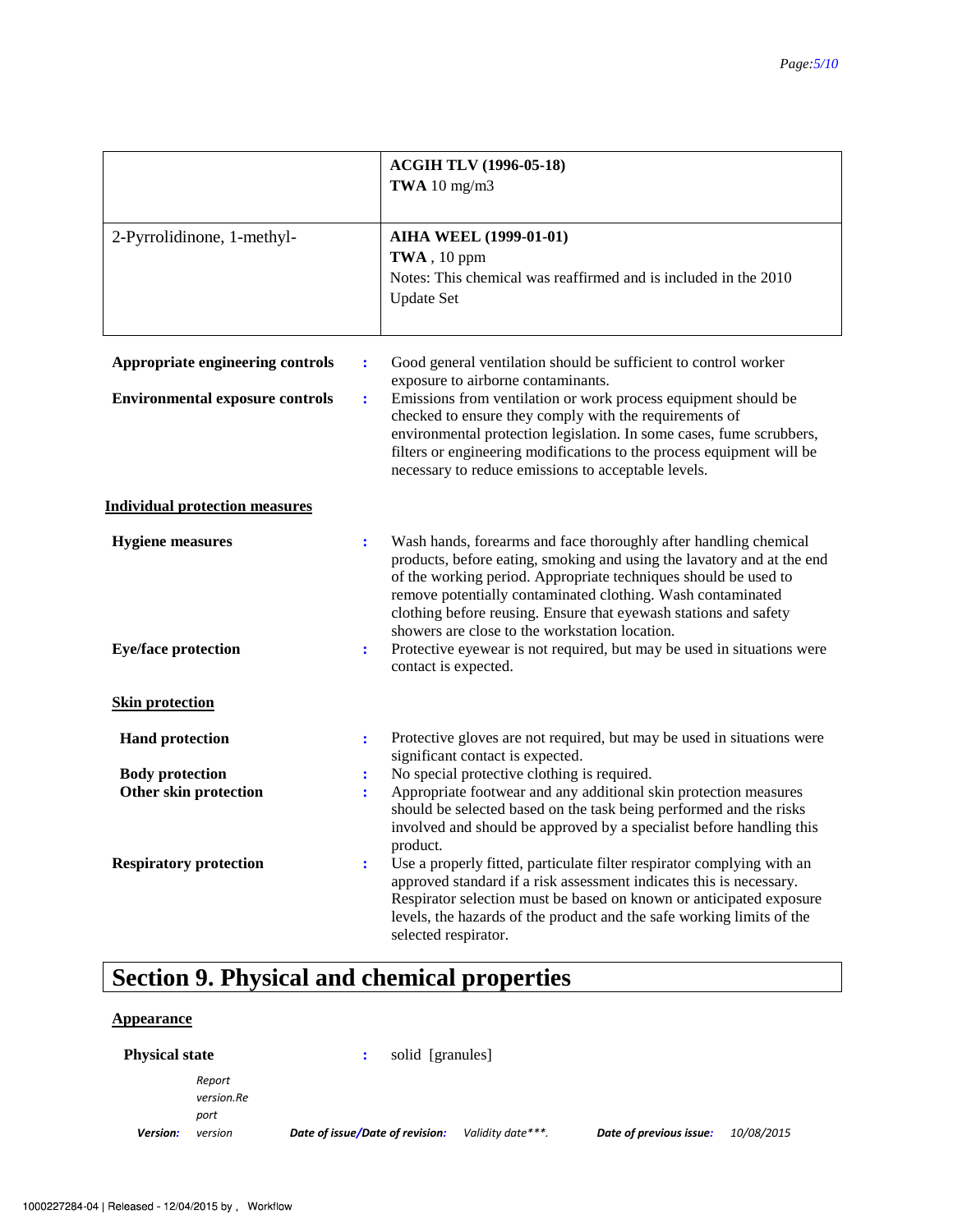| Color                            | ÷              | Gray to Tan                      |
|----------------------------------|----------------|----------------------------------|
| Odor                             | ፡              | Earthy odor                      |
| <b>Odor threshold</b>            |                | Not available.                   |
| pН                               |                | Not available.                   |
| <b>Melting point</b>             |                | Not available.                   |
| <b>Boiling point</b>             |                | Not available.                   |
| <b>Flash point</b>               |                | Not available.                   |
| <b>Evaporation rate</b>          |                | Not available.                   |
| Flammability (solid, gas)        | $\ddot{\cdot}$ | Not available.                   |
| Lower and upper explosive        |                | Lower: Not available.            |
| (flammable) limits               |                | <b>Upper:</b> Not available.     |
| Vapor pressure                   | ፡              | Not available.                   |
| <b>Vapor density</b>             |                | Not available.                   |
| <b>Relative density</b>          |                | Not available.                   |
| Solubility                       |                | Not available.                   |
| <b>Partition coefficient: n-</b> | ÷              | Not available.                   |
| octanol/water                    |                |                                  |
| <b>Auto-ignition temperature</b> |                | Not available.                   |
| <b>Decomposition temperature</b> |                | Not available.                   |
| <b>Viscosity</b>                 | ፡              | <b>Dynamic:</b> Not available.   |
|                                  |                | <b>Kinematic:</b> Not available. |

# **Section 10. Stability and reactivity**

| <b>Reactivity</b>                         | ÷ | No specific test data related to reactivity available for this product or<br>its ingredients. |
|-------------------------------------------|---|-----------------------------------------------------------------------------------------------|
| <b>Chemical stability</b>                 |   | The product is stable.                                                                        |
| <b>Possibility of hazardous reactions</b> | ÷ | Under normal conditions of storage and use, hazardous reactions will                          |
|                                           |   | not occur.                                                                                    |
| <b>Conditions to avoid</b>                | ÷ | No specific data.                                                                             |
| Incompatible materials                    | ÷ | No specific data.                                                                             |
| <b>Hazardous decomposition</b>            | ÷ | Under normal conditions of storage and use, hazardous decomposition                           |
| products                                  |   | products should not be produced.                                                              |

# **Section 11. Toxicological information**

## **Information on toxicological effects**

### **Acute toxicity**

| <b>Product/ingredient name</b> | <b>Result</b>   | <b>Species</b> | <b>Dose</b>     | <b>Exposure</b> |
|--------------------------------|-----------------|----------------|-----------------|-----------------|
|                                |                 |                |                 |                 |
|                                | LD50 Oral       | Rat            | $> 5,000$ mg/kg |                 |
|                                | LC50 Inhalation | Rat            | $> 5$ mg/l      | 4 h             |
|                                | LD50 Dermal     | Rat            | $> 5,000$ mg/kg | -               |

*Report version.Re port* 

*Version:*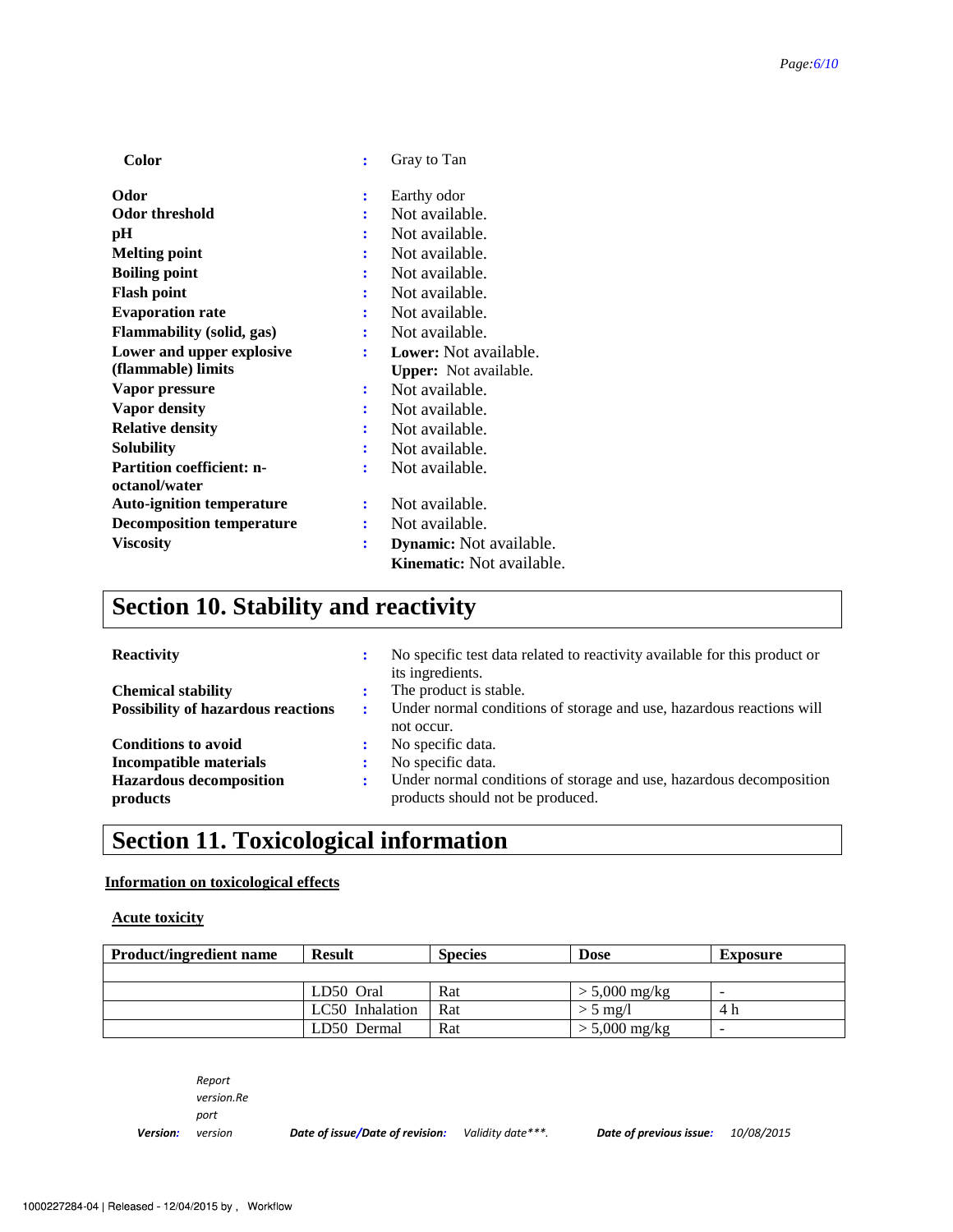**Conclusion/Summary :** No known significant effects or critical hazards.

## **Irritation/Corrosion**

| <b>Product/ingredient name</b> | <b>Result</b> | <b>Species</b> | <b>Score</b> | <b>Exposure</b> | <b>Observation</b> |
|--------------------------------|---------------|----------------|--------------|-----------------|--------------------|
|                                | Eyes -        | Rabbit         | < 1.0        |                 |                    |
|                                | Redness of    |                |              |                 |                    |
|                                | the           |                |              |                 |                    |
|                                | conjunctivae  |                |              |                 |                    |
|                                | Skin -        | Rabbit         | < 1.5        |                 |                    |
|                                | Erythema/Es   |                |              |                 |                    |
|                                | char          |                |              |                 |                    |

| <b>Conclusion/Summary</b> |                                    |
|---------------------------|------------------------------------|
| Skin                      | : Non-irritating                   |
| Eves                      | : May cause eye irritation.        |
| <b>Respiratory</b>        | : May cause respiratory irritation |

## **Sensitization**

| <b>Product/ingredient name</b>                                                     | Route of exposure                                      | <b>Species</b>                                        | <b>Result</b>                         |  |  |  |  |
|------------------------------------------------------------------------------------|--------------------------------------------------------|-------------------------------------------------------|---------------------------------------|--|--|--|--|
|                                                                                    | Skin                                                   | Guinea pig                                            | Not sensitizing                       |  |  |  |  |
| <b>Conclusion/Summary</b><br><b>Skin</b><br><b>Respiratory</b>                     | Not sensitizing<br>÷<br>÷                              | Not sensitizing - based on the individual components. |                                       |  |  |  |  |
| <b>Mutagenicity</b><br><b>Conclusion/Summary</b>                                   | ÷                                                      | No known significant effects or critical hazards.     |                                       |  |  |  |  |
| Carcinogenicity                                                                    |                                                        |                                                       |                                       |  |  |  |  |
| <b>Conclusion/Summary</b>                                                          | ÷                                                      | No known significant effects or critical hazards.     |                                       |  |  |  |  |
| <b>Classification</b>                                                              |                                                        |                                                       |                                       |  |  |  |  |
| <b>Product/ingredient name</b>                                                     | <b>OSHA</b>                                            | <b>IARC</b>                                           | <b>NTP</b>                            |  |  |  |  |
| Titanium oxide                                                                     |                                                        | 2B                                                    |                                       |  |  |  |  |
| <b>Reproductive toxicity</b><br><b>Conclusion/Summary</b><br><b>Teratogenicity</b> | $\ddot{\cdot}$                                         | No known significant effects or critical hazards.     |                                       |  |  |  |  |
| <b>Conclusion/Summary</b>                                                          | No known significant effects or critical hazards.<br>÷ |                                                       |                                       |  |  |  |  |
| Specific target organ toxicity (single exposure)                                   |                                                        |                                                       |                                       |  |  |  |  |
|                                                                                    | Specific target organ toxicity (repeated exposure)     |                                                       |                                       |  |  |  |  |
| Report<br>version.Re<br>port<br>Version:<br>version                                | Date of issue/Date of revision:                        | Validity date***.                                     | Date of previous issue:<br>10/08/2015 |  |  |  |  |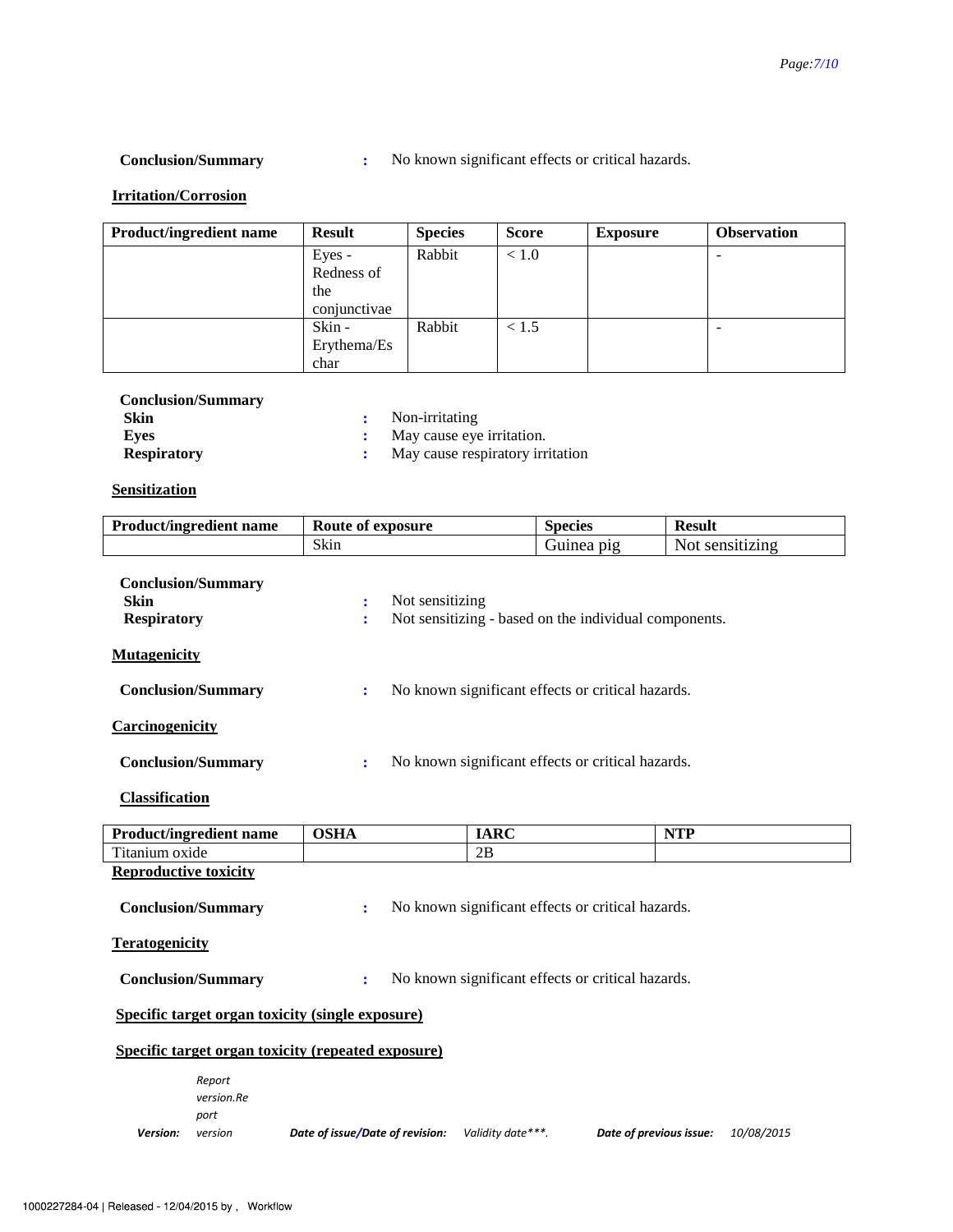| Not available.<br><b>Aspiration hazard</b><br>Not available. |        |                                                                                                        |
|--------------------------------------------------------------|--------|--------------------------------------------------------------------------------------------------------|
| Information on the likely routes of<br>exposure              | ÷      | Not available.                                                                                         |
| <b>Potential chronic health effects</b>                      |        |                                                                                                        |
| <b>Conclusion/Summary</b>                                    | ÷      | No known significant effects or critical hazards.                                                      |
| <b>General</b><br>Carcinogenicity                            | :<br>٠ | No known significant effects or critical hazards.<br>No known significant effects or critical hazards. |
| <b>Mutagenicity</b>                                          | ٠      | No known significant effects or critical hazards.                                                      |
| <b>Teratogenicity</b>                                        |        | No known significant effects or critical hazards.                                                      |

**Developmental effects :** No known significant effects or critical hazards. **Fertility effects :** No known significant effects or critical hazards.

# **Section 12. Ecological information**

**Toxicity**

| <b>Conclusion/Summary</b>                 | ÷ | Not available.                                    |
|-------------------------------------------|---|---------------------------------------------------|
| <b>Persistence and degradability</b>      |   |                                                   |
| <b>Conclusion/Summary</b>                 | : | No known significant effects or critical hazards. |
|                                           |   |                                                   |
| <b>Mobility in soil</b>                   |   |                                                   |
| Soil/water partition coefficient<br>(KOC) | ÷ | Not available.                                    |
| Other adverse effects                     | ÷ | No known significant effects or critical hazards. |

# **Section 13. Disposal considerations**

| <b>Disposal methods</b> |                              |                                 | The generation of waste should be avoided or minimized wherever<br>possible. Disposal of this product, solutions and any by-products<br>should at all times comply with the requirements of environmental<br>protection and waste disposal legislation and any regional local<br>authority requirements. Dispose of surplus and non-recyclable<br>products via a licensed waste disposal contractor. Waste should not be<br>disposed of untreated to the sewer unless fully compliant with the<br>requirements of all authorities with jurisdiction. Waste packaging<br>should be recycled. Incineration or landfill should only be considered<br>when recycling is not feasible. This material and its container must be |                    |                         |            |
|-------------------------|------------------------------|---------------------------------|---------------------------------------------------------------------------------------------------------------------------------------------------------------------------------------------------------------------------------------------------------------------------------------------------------------------------------------------------------------------------------------------------------------------------------------------------------------------------------------------------------------------------------------------------------------------------------------------------------------------------------------------------------------------------------------------------------------------------|--------------------|-------------------------|------------|
|                         | Report<br>version.Re<br>port |                                 |                                                                                                                                                                                                                                                                                                                                                                                                                                                                                                                                                                                                                                                                                                                           |                    |                         |            |
| Version:                | version                      | Date of issue/Date of revision: |                                                                                                                                                                                                                                                                                                                                                                                                                                                                                                                                                                                                                                                                                                                           | Validity date ***. | Date of previous issue: | 10/08/2015 |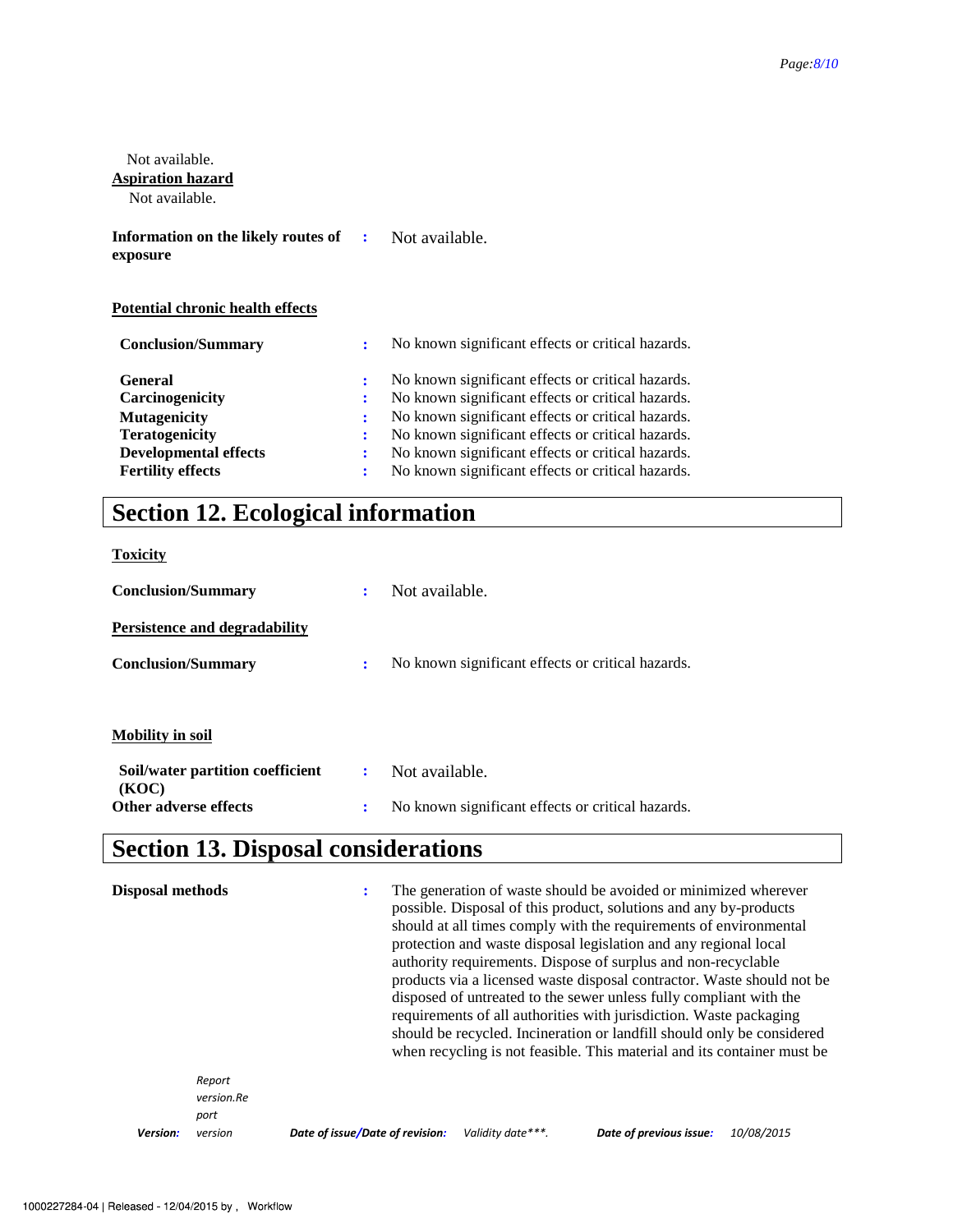disposed of in a safe way. Empty containers or liners may retain some product residues. Avoid dispersal of spilled material and runoff and contact with soil, waterways, drains and sewers.

# **Section 14. Transport information**

# **Regulatory**

**information UN no. Proper shipping name Class PG\* Note**  DOT Not Regulated<br>
IATA (C) Not Regulated IATA (P) IMDG Not Regulated TDG Not Regulated PG\* : Packing group

Not Regulated

## **Section 15. Regulatory information**

| <b>Precautionary statements</b><br><b>Signal word</b> |            |  | :                                          | No signal word.                                         |                 |                   |                                        |  |                         |            |
|-------------------------------------------------------|------------|--|--------------------------------------------|---------------------------------------------------------|-----------------|-------------------|----------------------------------------|--|-------------------------|------------|
| <b>Emergency Overview</b>                             |            |  | ÷                                          | Keep out of reach of children.                          |                 |                   |                                        |  |                         |            |
|                                                       |            |  |                                            | Wash thoroughly after handling.                         |                 |                   |                                        |  |                         |            |
|                                                       |            |  |                                            |                                                         |                 |                   |                                        |  |                         |            |
| <b>U.S. Federal regulations</b>                       |            |  |                                            | ÷                                                       |                 |                   | United States inventory (TSCA 8b):     |  |                         |            |
|                                                       |            |  |                                            |                                                         |                 |                   | All components are listed or exempted. |  |                         |            |
|                                                       |            |  |                                            |                                                         |                 |                   |                                        |  |                         |            |
|                                                       |            |  |                                            |                                                         |                 |                   |                                        |  |                         |            |
| <b>State regulations</b>                              |            |  |                                            |                                                         |                 |                   |                                        |  |                         |            |
| California Prop. 65                                   |            |  |                                            |                                                         |                 |                   |                                        |  |                         |            |
| Not available.                                        |            |  |                                            |                                                         |                 |                   |                                        |  |                         |            |
|                                                       |            |  |                                            |                                                         |                 |                   |                                        |  |                         |            |
| <b>International lists</b>                            |            |  |                                            |                                                         |                 |                   |                                        |  |                         |            |
| <b>National inventory</b>                             |            |  |                                            |                                                         |                 |                   |                                        |  |                         |            |
|                                                       |            |  |                                            |                                                         |                 |                   |                                        |  |                         |            |
| <b>Australia</b>                                      |            |  |                                            | ÷                                                       |                 |                   | At least one component is not listed.  |  |                         |            |
| Canada                                                |            |  |                                            |                                                         |                 |                   | At least one component is not listed.  |  |                         |            |
| <b>China</b>                                          |            |  |                                            | At least one component is not listed.<br>÷              |                 |                   |                                        |  |                         |            |
| <b>Europe</b>                                         |            |  |                                            | ÷                                                       |                 |                   | At least one component is not listed.  |  |                         |            |
| Japan                                                 |            |  | At least one component is not listed.      |                                                         |                 |                   |                                        |  |                         |            |
| Malaysia                                              |            |  |                                            | Not determined.                                         |                 |                   |                                        |  |                         |            |
| <b>New Zealand</b>                                    |            |  |                                            | At least one component is not listed.                   |                 |                   |                                        |  |                         |            |
| <b>Philippines</b>                                    |            |  |                                            | At least one component is not listed.<br>$\ddot{\cdot}$ |                 |                   |                                        |  |                         |            |
| <b>Republic of Korea</b>                              |            |  | At least one component is not listed.<br>÷ |                                                         |                 |                   |                                        |  |                         |            |
| Taiwan                                                |            |  |                                            | ÷                                                       | Not determined. |                   |                                        |  |                         |            |
|                                                       |            |  |                                            |                                                         |                 |                   |                                        |  |                         |            |
|                                                       | Report     |  |                                            |                                                         |                 |                   |                                        |  |                         |            |
|                                                       | version.Re |  |                                            |                                                         |                 |                   |                                        |  |                         |            |
|                                                       | port       |  |                                            |                                                         |                 |                   |                                        |  |                         |            |
| Version:                                              | version    |  |                                            | Date of issue/Date of revision:                         |                 | Validity date***. |                                        |  | Date of previous issue: | 10/08/2015 |